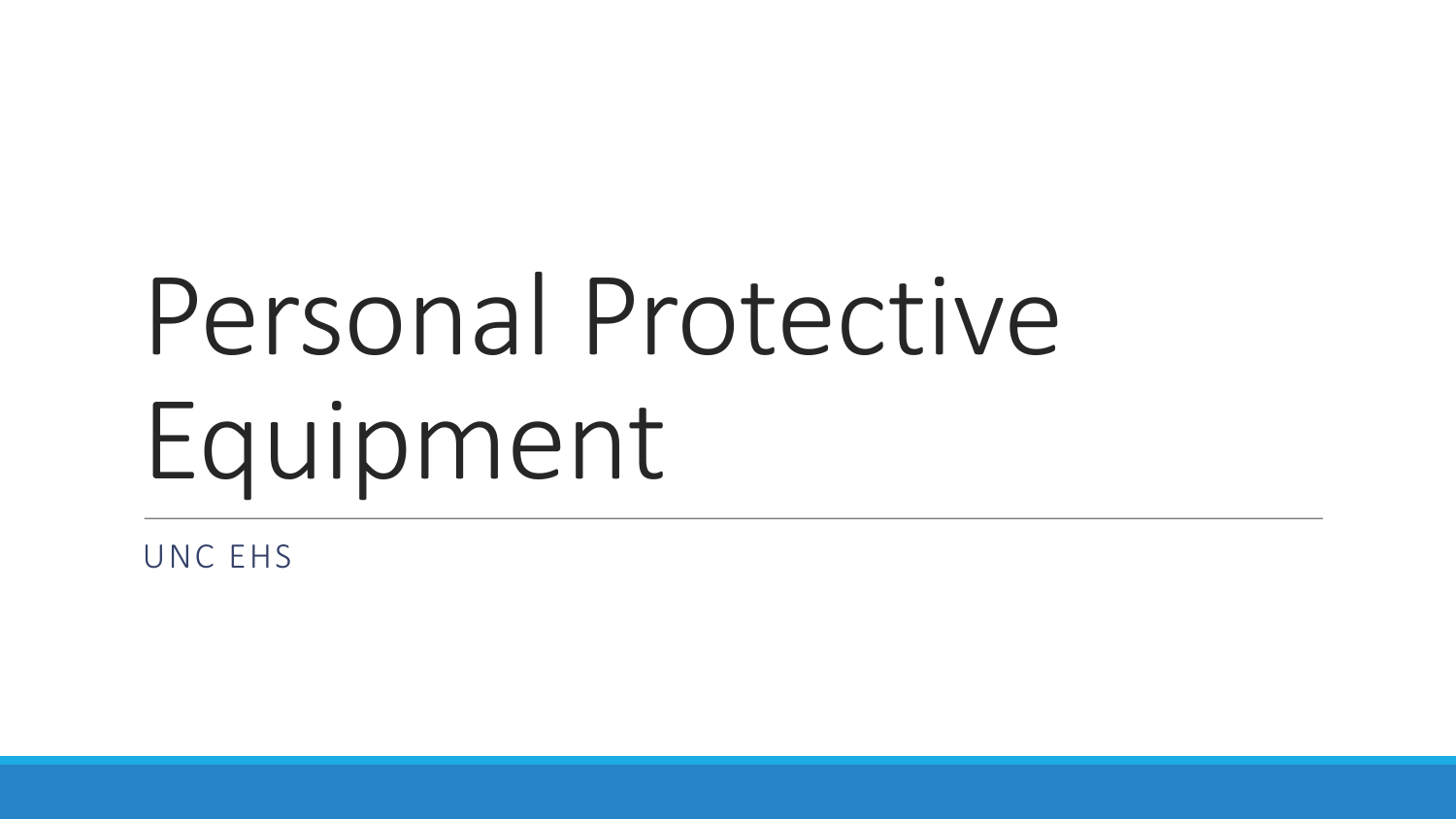## **Outline**

### The reasons for PPE

Types of PPE

Hazards and Hazard Identification

### Obtaining PPE

get credit for PPE training (6000) is discussed later in the slides Note: This is only monthly safety topics PPE training. How to

#### Personal Protective Equipment (PPE) is geared for individual safety while performing any type of potentially hazardous work. Available PPE ranges from safety glasses. hard hats, gloves and lab coats, to HazMat suits, respirators and more. Follow along to identify types of equipment used to protect individuals from injury or illness. **HEAD & HEARING PROTECTION EYE & FACE PROTECTION** Head protection (a hard hat) is required when engaged in hazardous work such as construction tree trimming, or under catwalks. Potential danger of a falling object, electrical shock exposure or burn to the head requires a Class A, B, or C hard hat. Protect your ears from noise and vibrations that can permanently cause hearing loss while on the job. Refer to OSHA's publication 3074 (2002) to understand what sound level in decibels are permissible. Hearing protection options include: Single-use earplugs. Respiratory protection pre-formed or molded earplugs, and earmuffs. **TORSO PROTECTION** High visibility safety vests, and either air-purifying or aprons may protect against atmosphere-supplying hazards, such as chemical splashes, and low-light situations. Lead aprons and shielding are used to prevent radiation exposure. **HAND PROTECTION FOOT PROTECTION** From energized electrical conductors of skin absorption of: that may come into contact with the feet. • Harmful substances to falling or rolling objects, or objects that - Synthetic gloves could pierce through the sole; footwear · Severe cuts or lacerations must comply with the ANSI 7-41-1991 standards. Toe guards, combination foot mesh gloves and shin guards, electrical conductive. or electrical hazard, and safety-toe footwear, may be required depending mesh gloves on the work engaged. - Aramid fiber gloves - Aluminized gloves WHAT CAN BE DONE TO ENSURE PROPER USE OF PPE? Personal protection equipment must be designed and constructed specifically for safety. PPE is required to be wom in appropriate

sizing, used as intended, and maintained in a clean and reliable fashion. Ensuring proper care and easy access to PPE can be the difference between a dangerous exposure and working safely.



Appropriate eye and face protection, such as safety glasses, goggles, and face shields, must be used to protect against the hazards associated with fiving particles molten metal liquid chemicals, acids and caustic liquids, chemical gases and vapors, or potentially injurious light radiation.

#### **RESPIRATORY PROTECTION**

should be used to protect against inhalation hazards of chemical and physical properties when engineering and administrative controls are not adequate. Choose respirators depending on the toxicity and concentration of the hazardous material. Depending on the environment will depend on the type of hand protection that must be worn to protect hazards - Leather, canvas, or metal · Severe abrasions, punctures - Leather, canvas, or metal • Chemical burns & thermal burns · Harmful temperature extremes

GRAPHICTS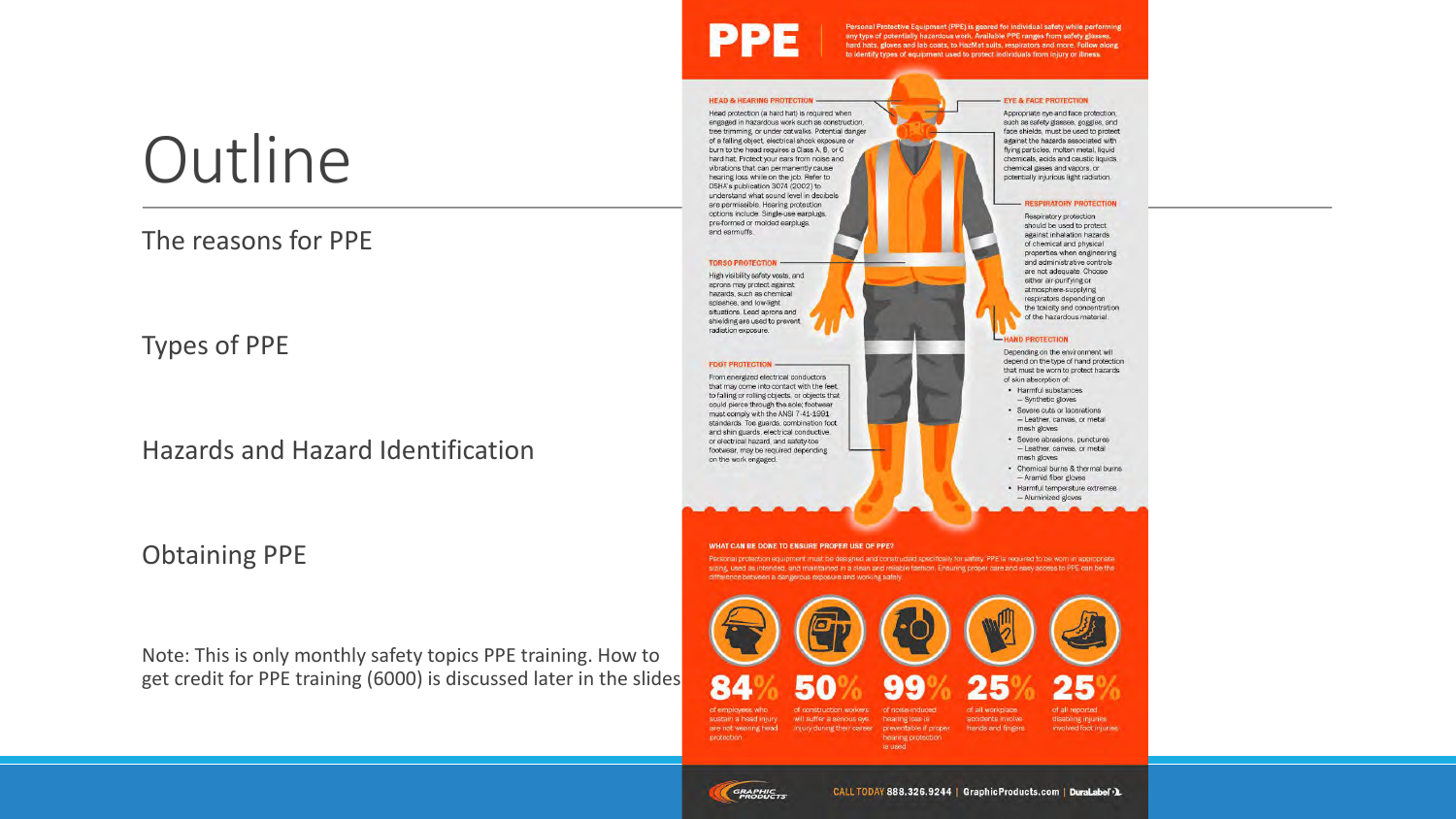## What is PPE?

PPE is equipment that creates a barrier to mitigate against potential workplace hazards

PPE can be anything from safety glasses to a personal fall protection harness

 This training will cover some basic PPE, your shop may have specialty PPE based on certain jobs and duties that should be covered by the supervisor seperately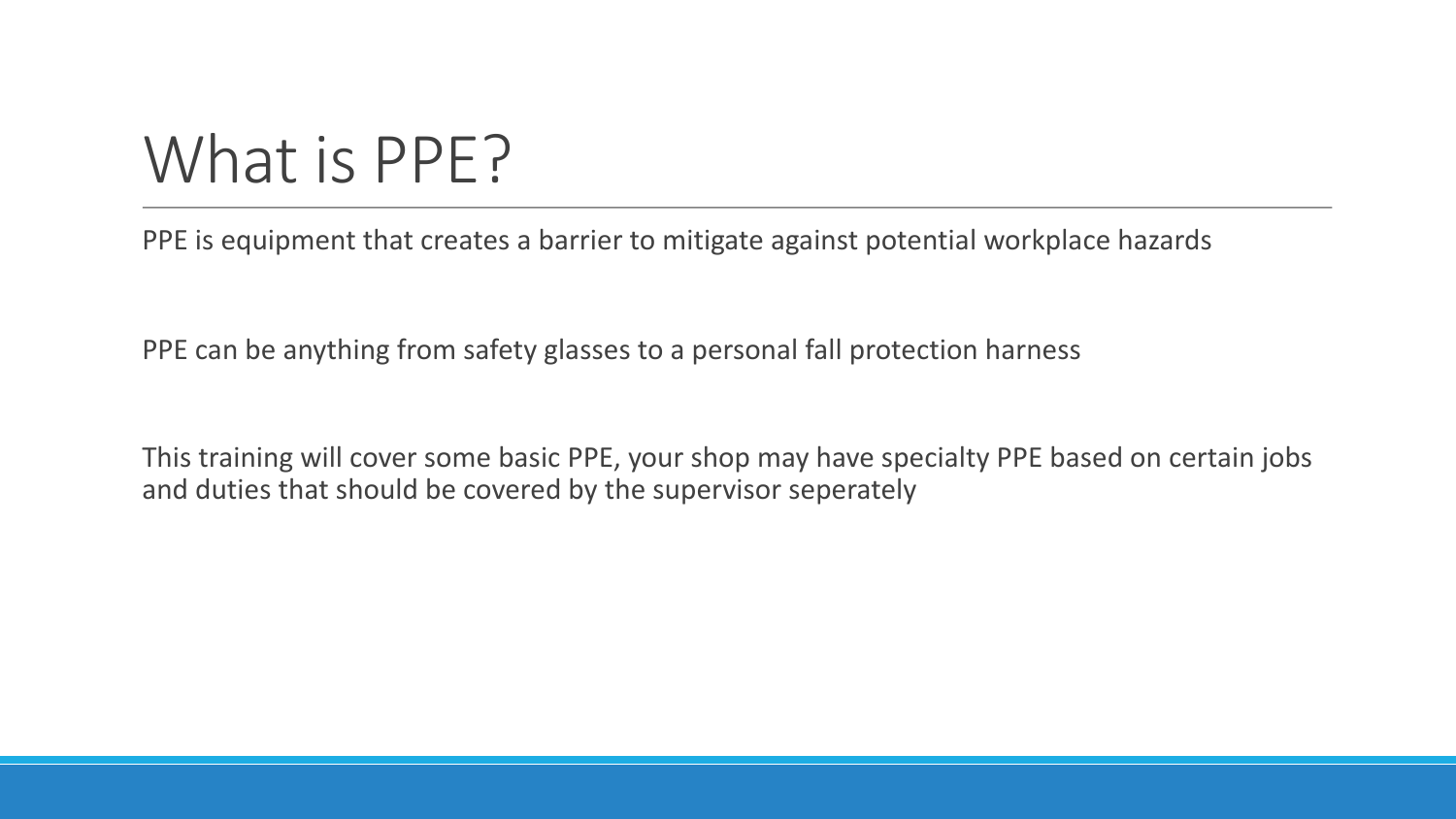# Who wears PPE?

PPE should be worn by any person that will be in a zone where they could be exposed to certain risks

The risks determine the type of PPE needed

<https://www.youtube.com/watch?v=1-GEltJlgXw>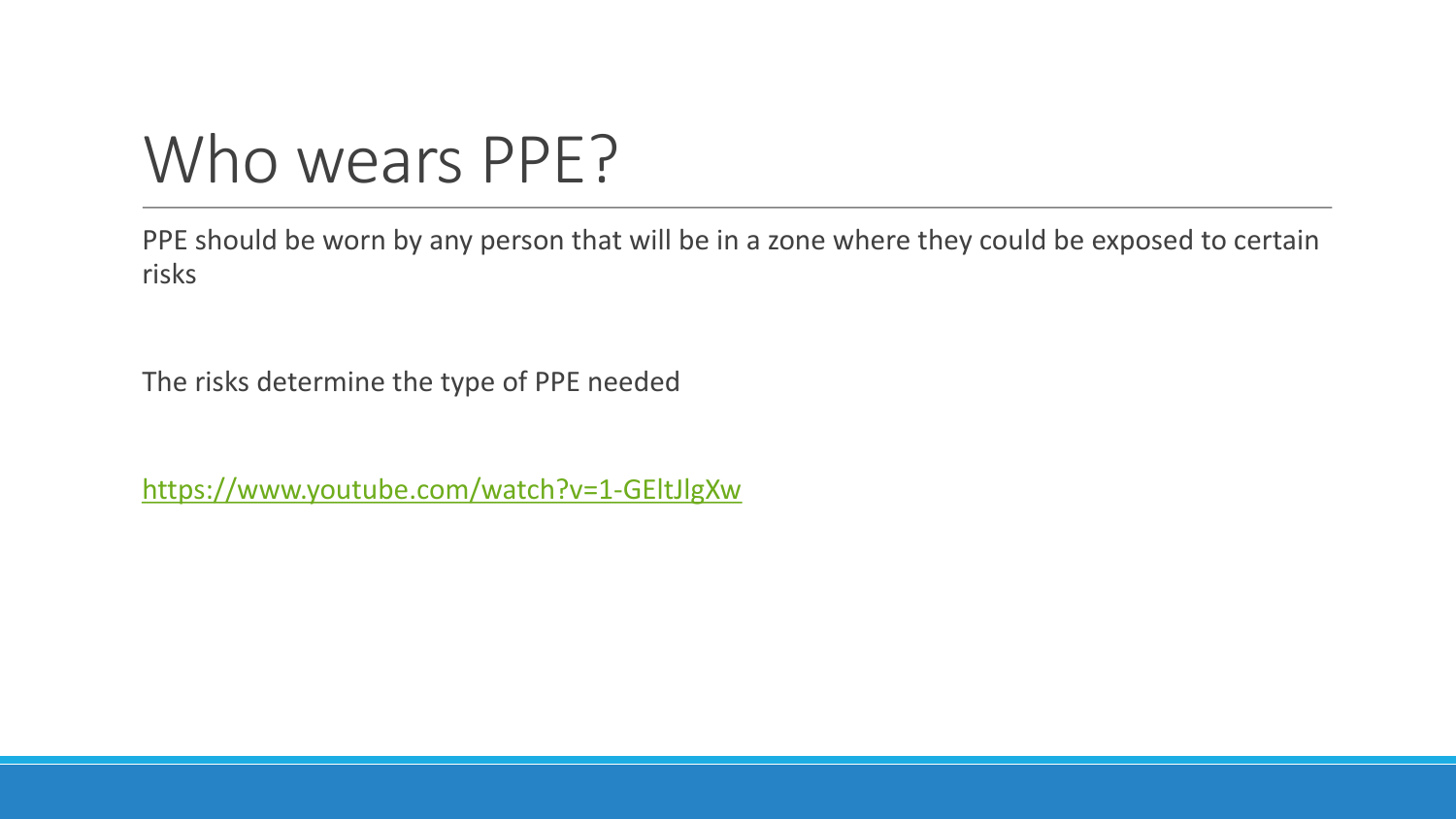Why wear PPE?

PPE should be worn to attempt to prevent injury or death while working

Everyone wants to go home at the end of the day in the same shape they came in

<https://www.youtube.com/watch?v=KgkvxUtczLA>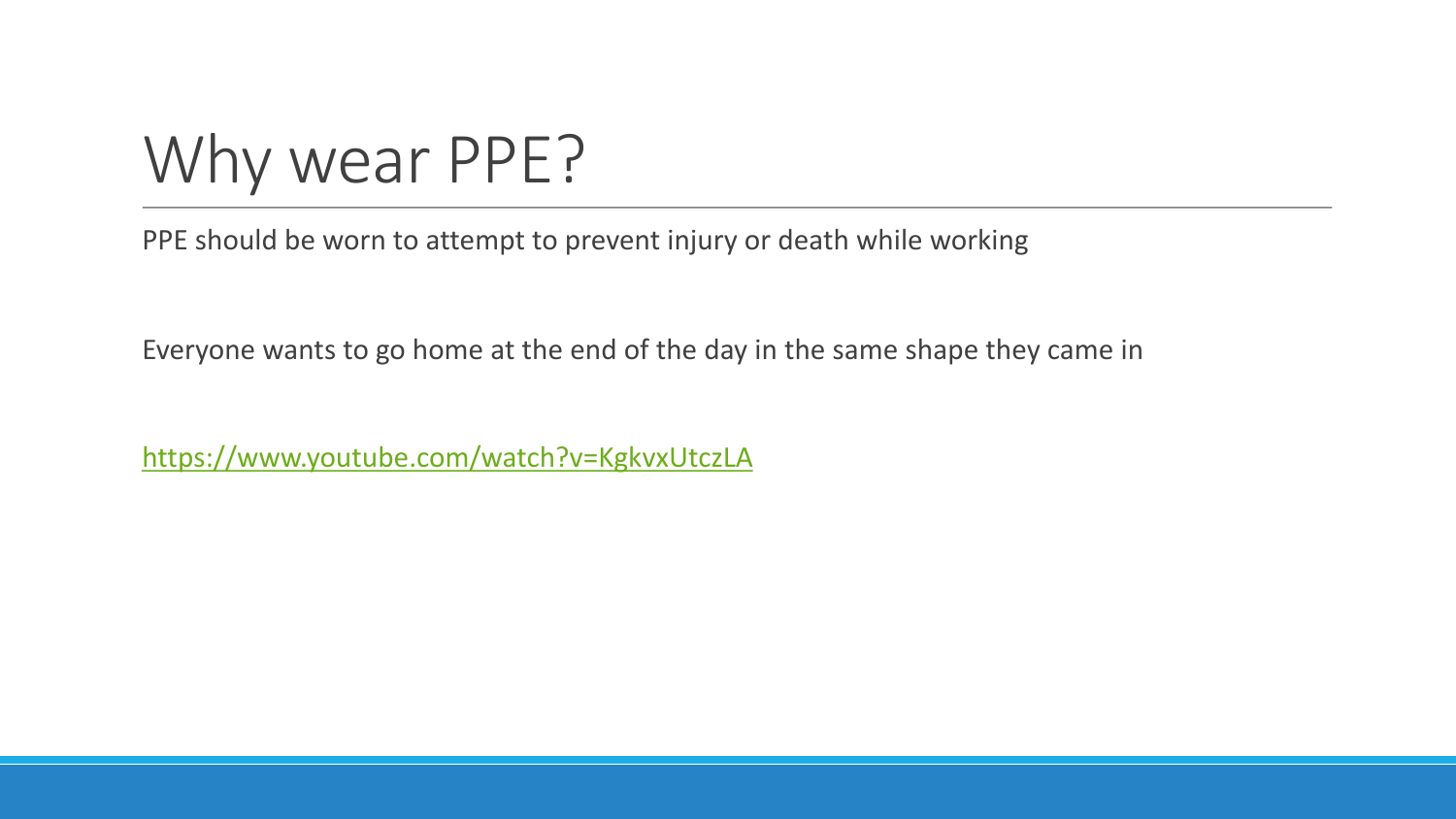# Types of PPE

Head Protection- Hard Hats

PPE must comply with ANSI Standard Z89.1

 Long hair should be compacted under the hard hat or used tied with hair ties to prevent hair from being loose

 Bump Caps are not acceptable head protection

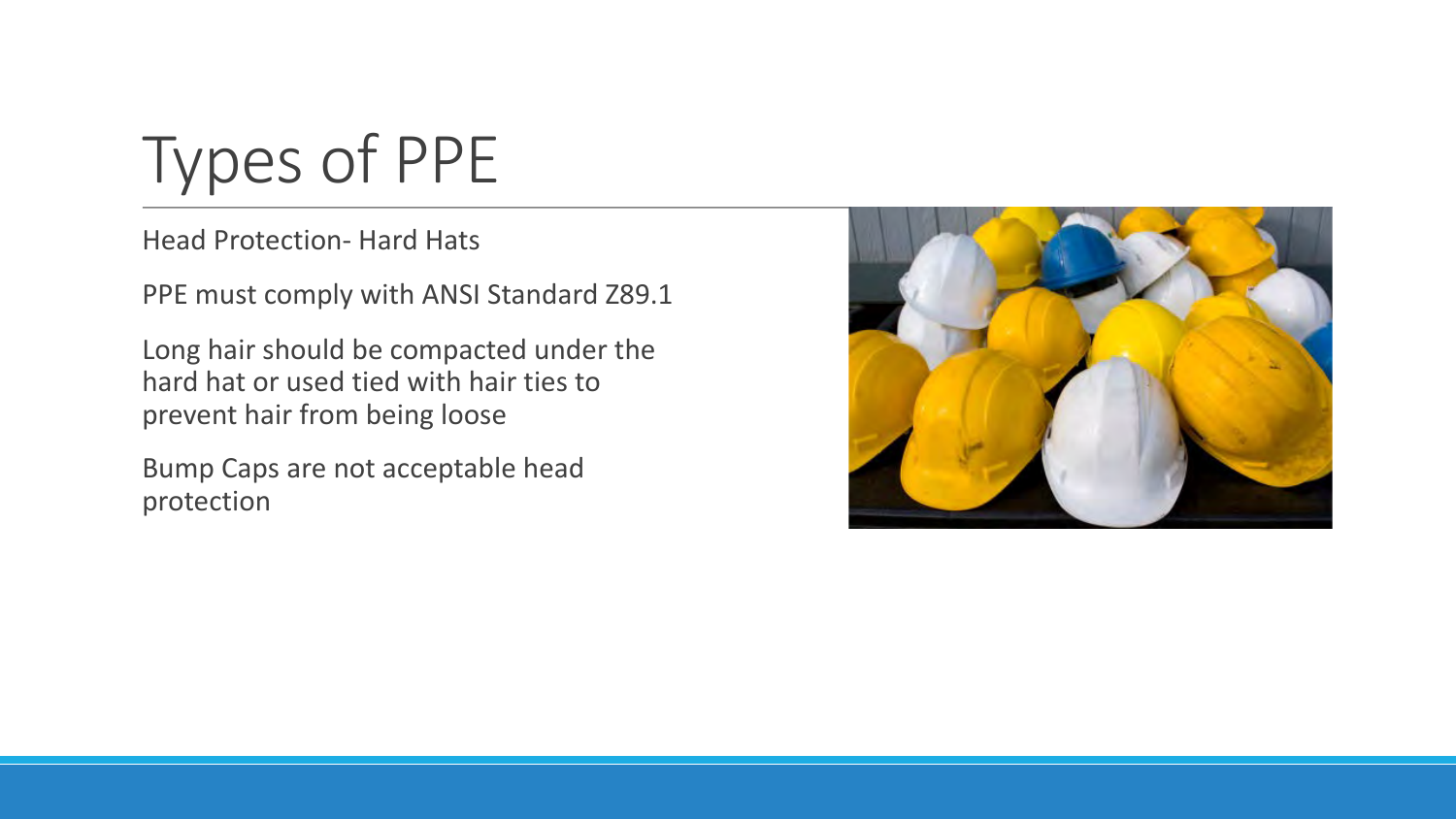## Hard Hats

 Class G - General Helmet (2,200V rated), Class E - Electrical Helmet (20,000V rated), Class C - Conductive Helmet (No Electrical Protection)

Type I - Designed for impacts to the top of the head, Type II - Designed for off-center, side or top impacts

Hard Hat Markings

LT - Lower Temperature (to -30 C or -22 F), HT - High Temperature, HV - High Visibility

Reverse Donning - two arrows in a circle

Required Markings

Manufacturer Name

Date of Manufacturer

ANSI Rating - i.e. ANSI z89.1-2014

Type & Class Markings

Head Size Range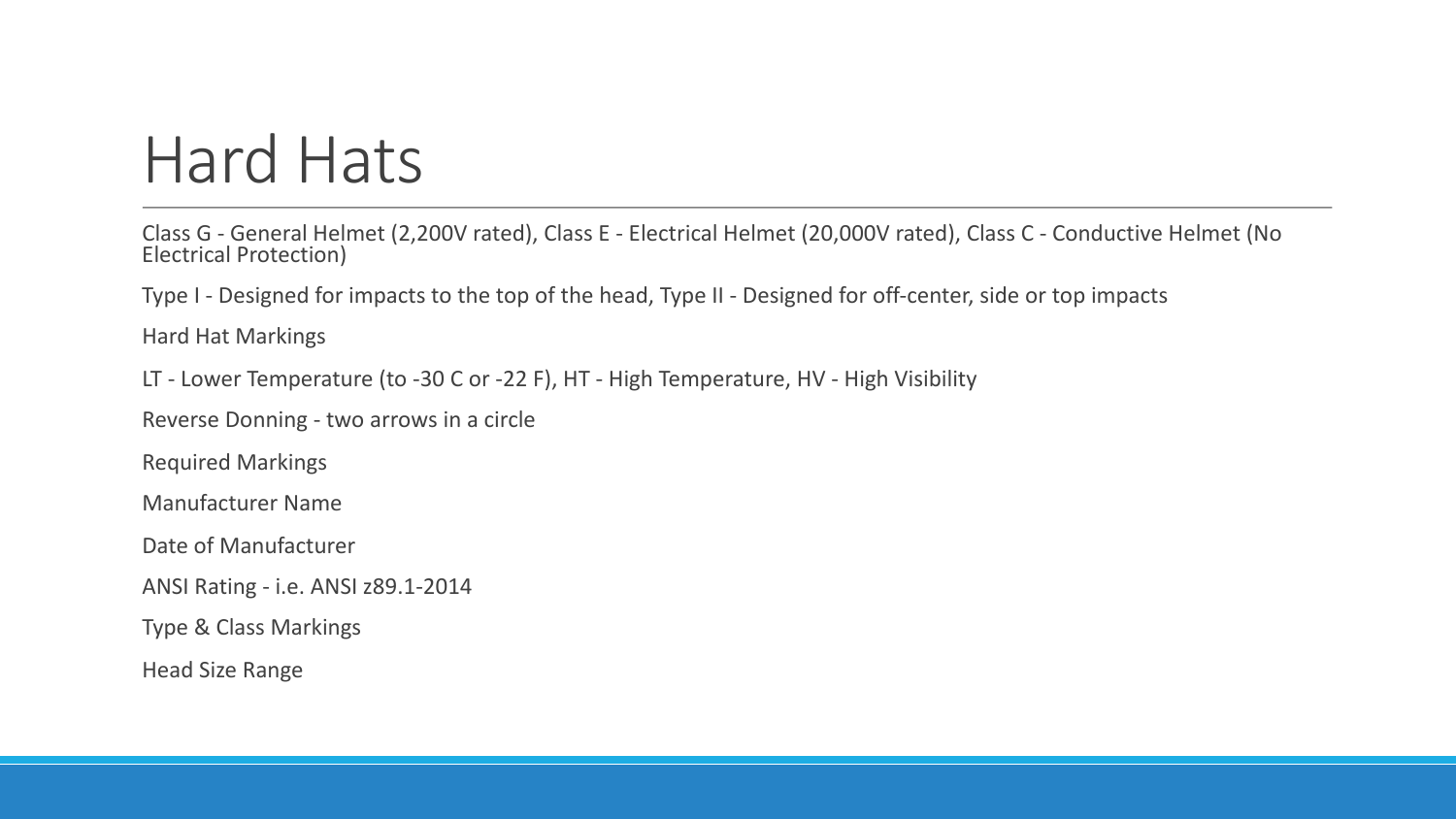Types of PPE

 shields, welding masks, goggles Face/Eye Protection- ANSI Approved glasses, full face

PPE must comply with ANSI Z87.1

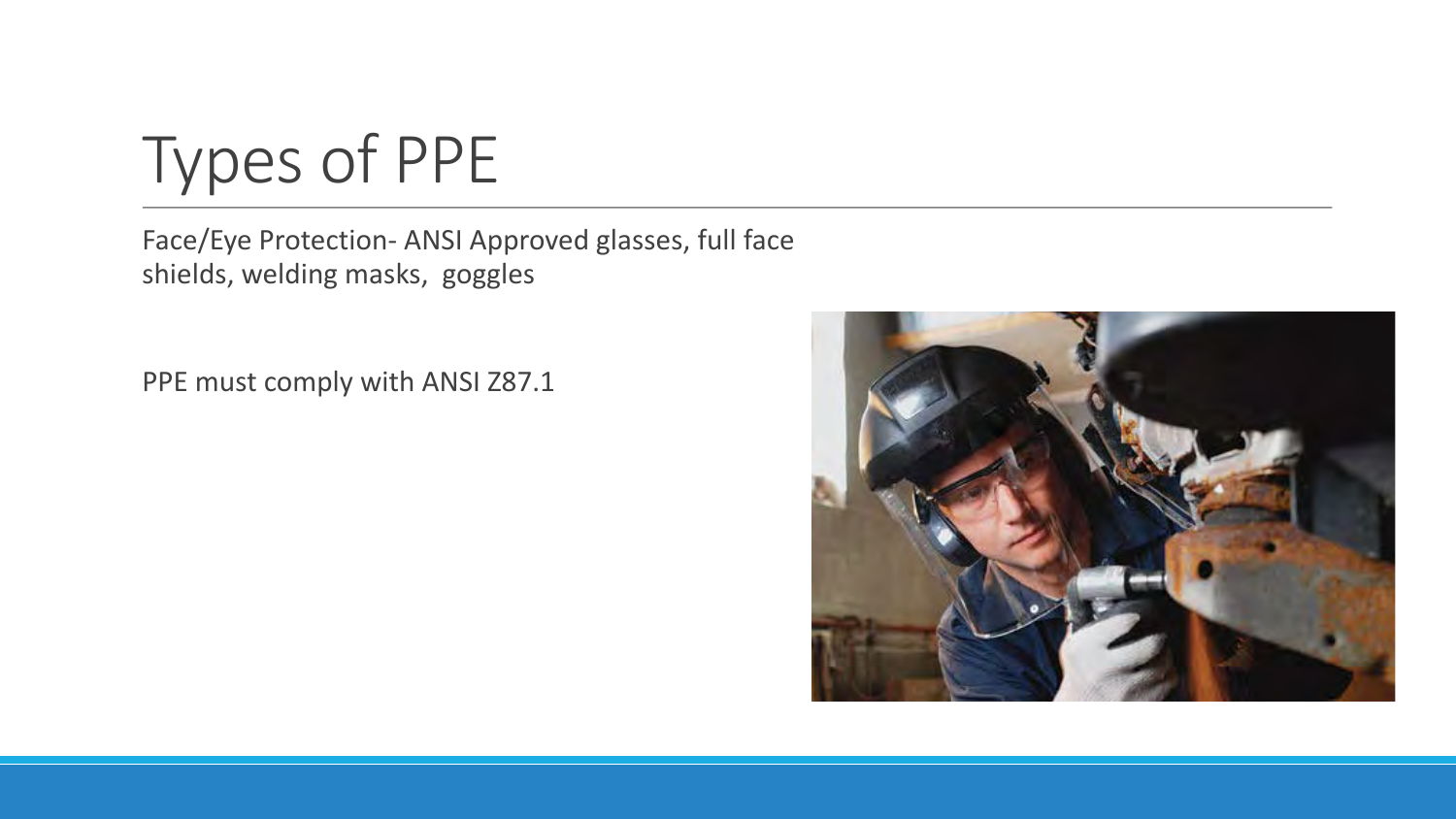Types of PPE

 Moldable or Fitted Ear Plugs Hearing Protection- Ear Muffs,

 PPE need determined on decibel level and length of time of work area (85 db and up)

 Must be up to NRR Standard for location (Noise Reduction Rating)

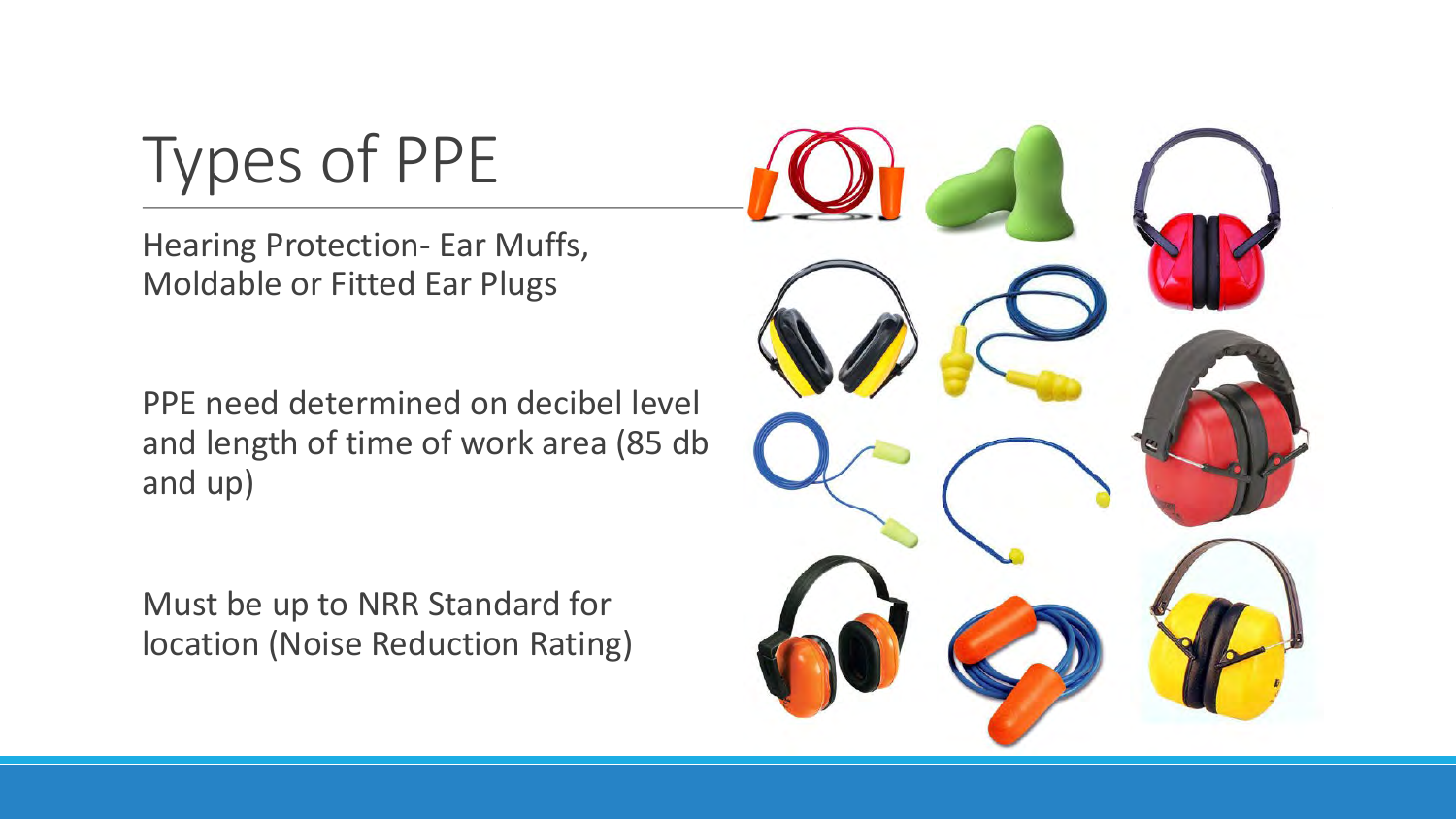## Hearing Protection Chart

### Source: 29 CFR 1910.95, Table G-16

#### TABLE G-16 - PERMISSIBLE NOISE EXPOSURES

|             | Duration per day, hours   Sound level dBA slow response |  |
|-------------|---------------------------------------------------------|--|
|             | 90                                                      |  |
|             | 92                                                      |  |
|             | 95                                                      |  |
|             | 97                                                      |  |
|             | 100                                                     |  |
|             | 102                                                     |  |
| 1           | 105                                                     |  |
|             | 110                                                     |  |
| 1/4 or less | 115                                                     |  |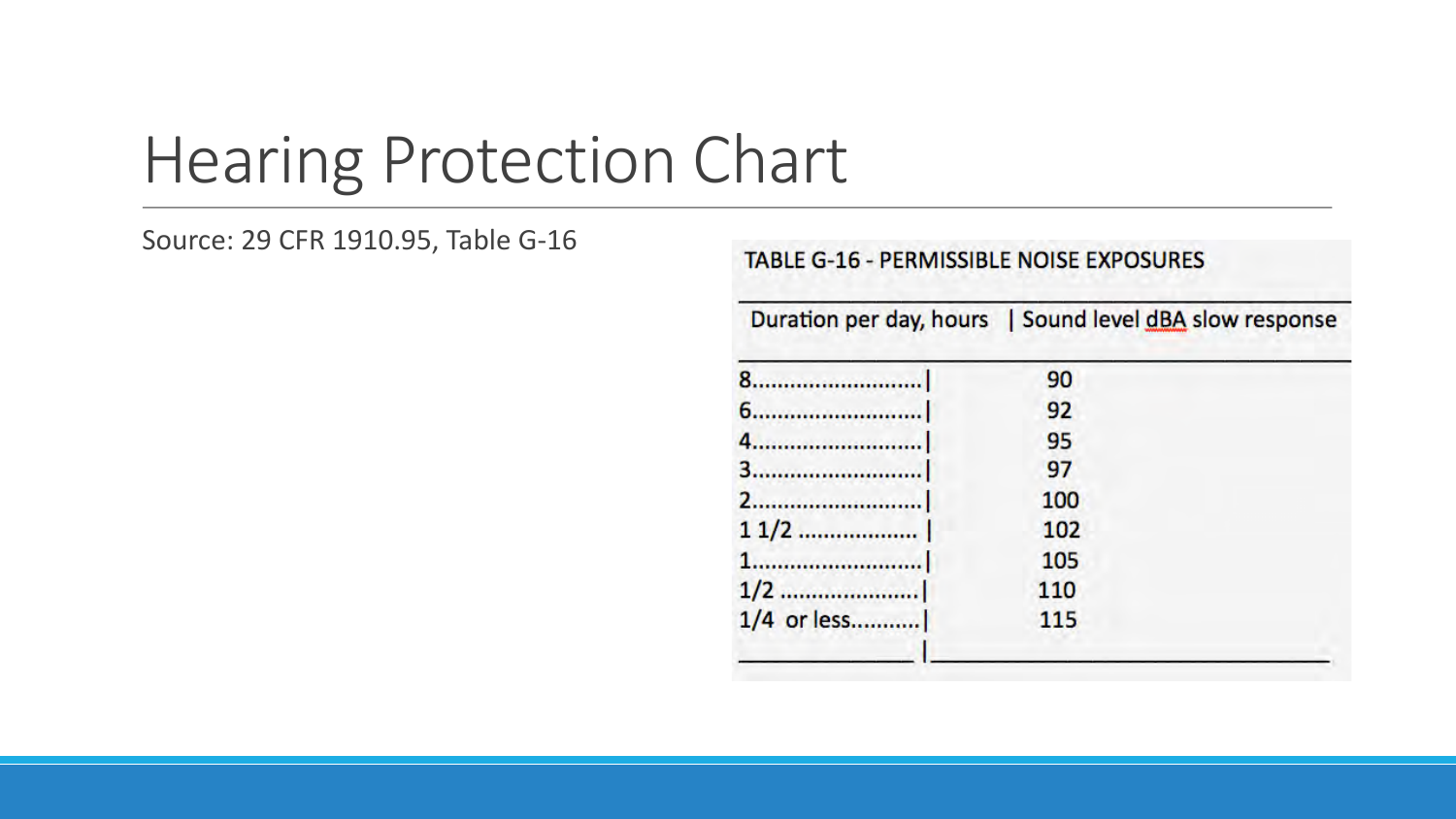Types of PPE

 Face Respirators, Full Face Respirators, SCBA, Respiratory Protection- Dust Masks, Half PAPR

 Fit Testing and training is necessary to ensure a proper fit and PPE use

Keep PPE clean and wipe down before and after use

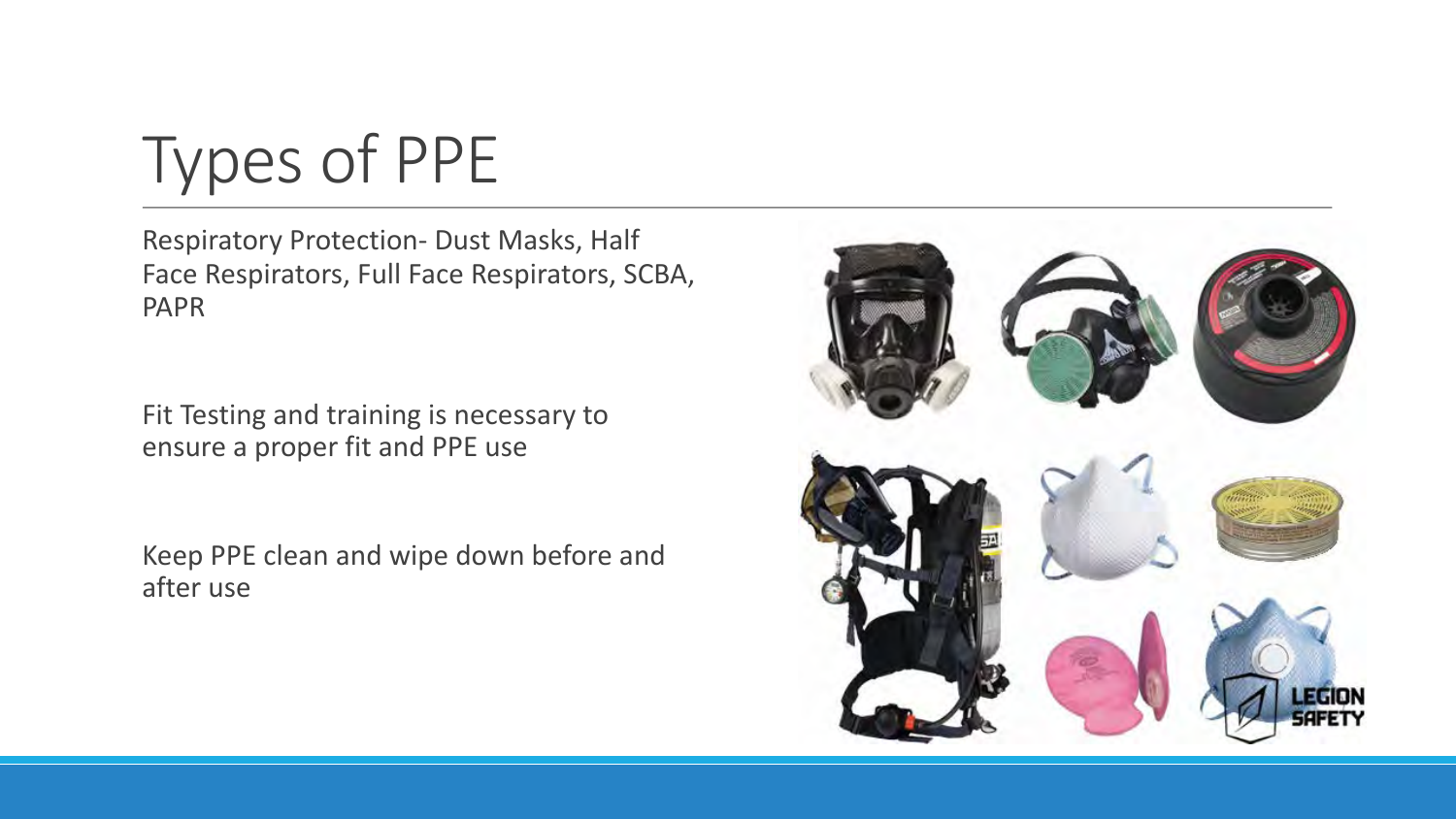# Types of PPE

Foot Protection –Safety Toe Footwear

 No open toed shoes or sandals in labs, shops, areas where glass, chemicals, or hot materials may be used

 Rubber boot foot protection required when working in wet locations

 Insole Protection is also important in construction areas

 UNC will pay up to 80 dollars for safety shoes in accordance to Office of State Personnel

Specialized footwear will be provided at no cost

 Must meet ANSI standard z41.1 or ASTM F 2412-05 and ASTM F 2413-05

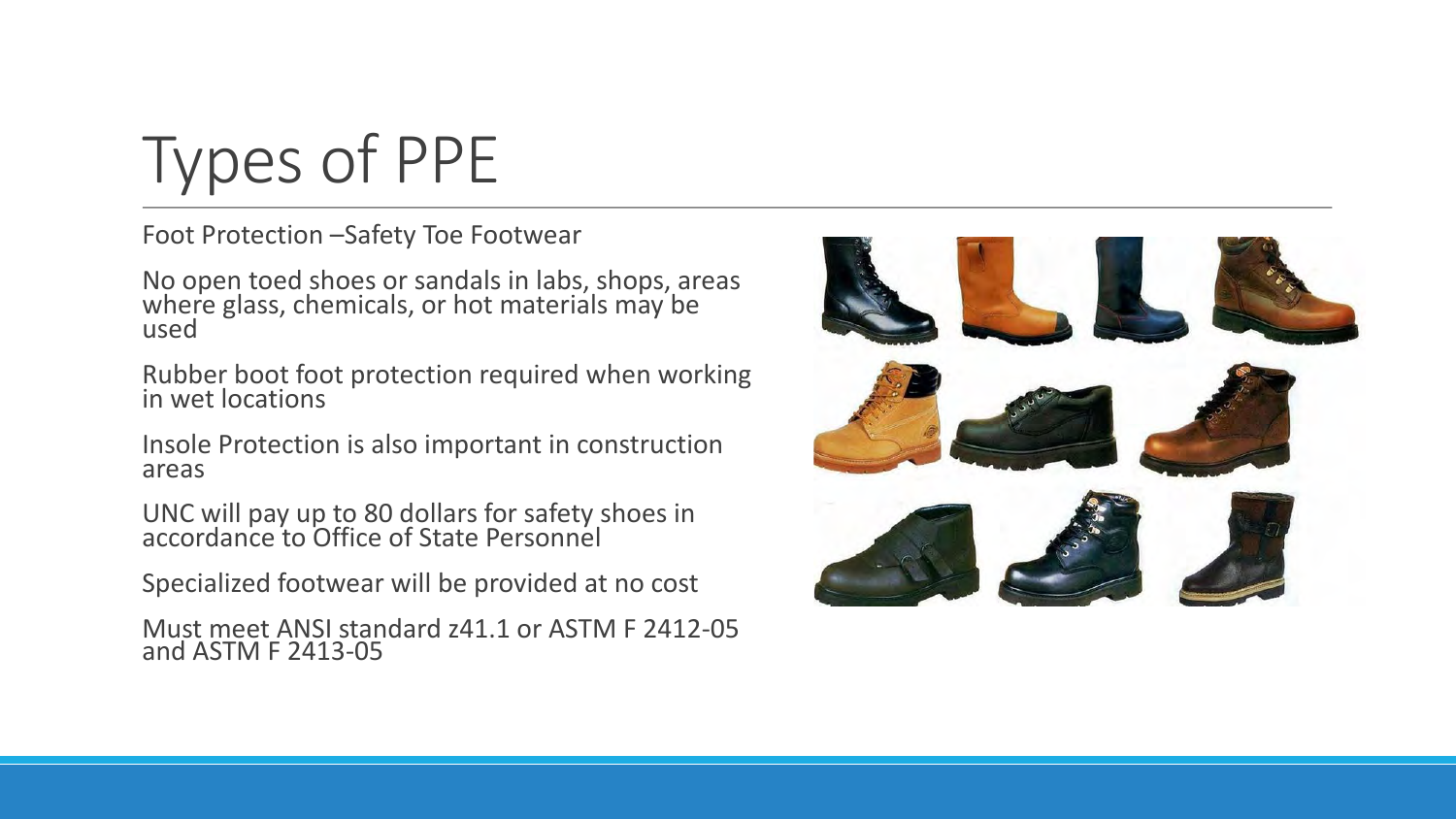Types of PPE

 worn for job with potential contact with sharp Hand/Arm Protection- Proper gloves should be objects, extremely hot/cold material, and corrosive/toxic materials

 Different glove materials offer different hazard protection

 Sleeves can also be protection from certain hazards

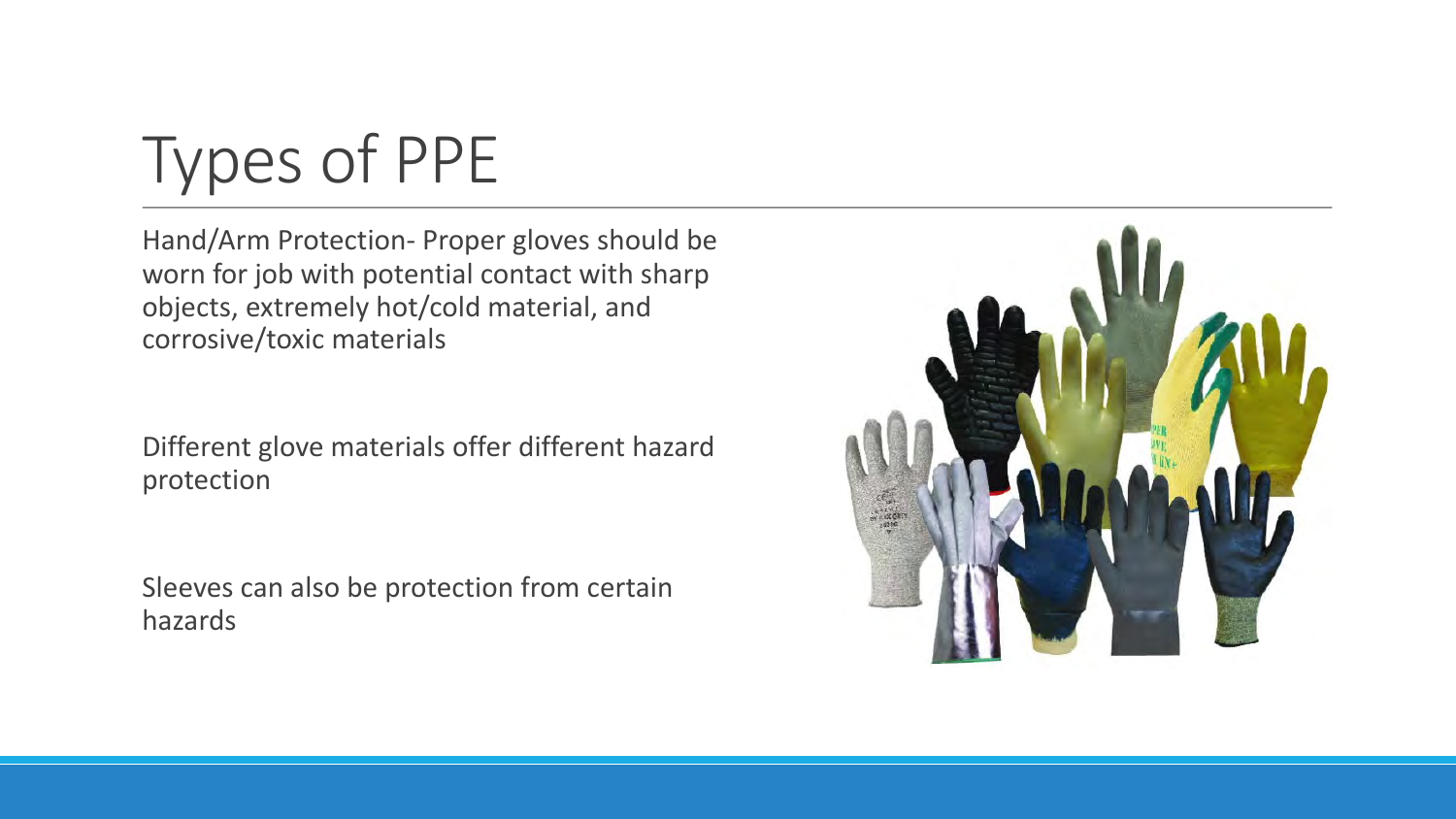Types of PPE

 Personal Fall Arrest Equipment Fall Protection- Harness, Life Line, Lanyard, and

 Anchor points must be above the point of operation and be able to support a minimum

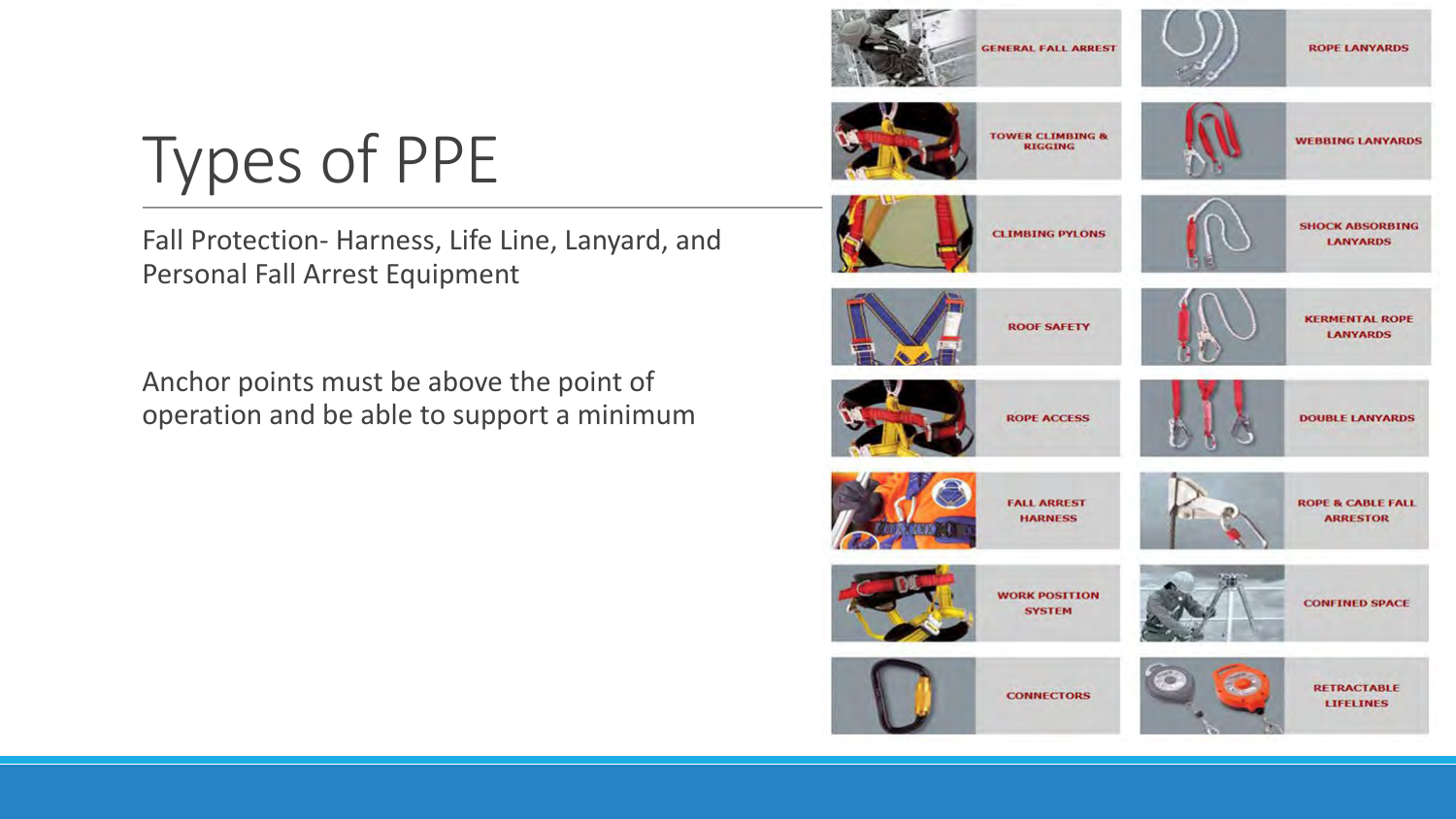# Inspecting PPE

It is important to inspect PPE to ensure it works to the standard at which it was tested

Compromised PPE is like wearing no PPE it all if it cannot perform up to necessary standard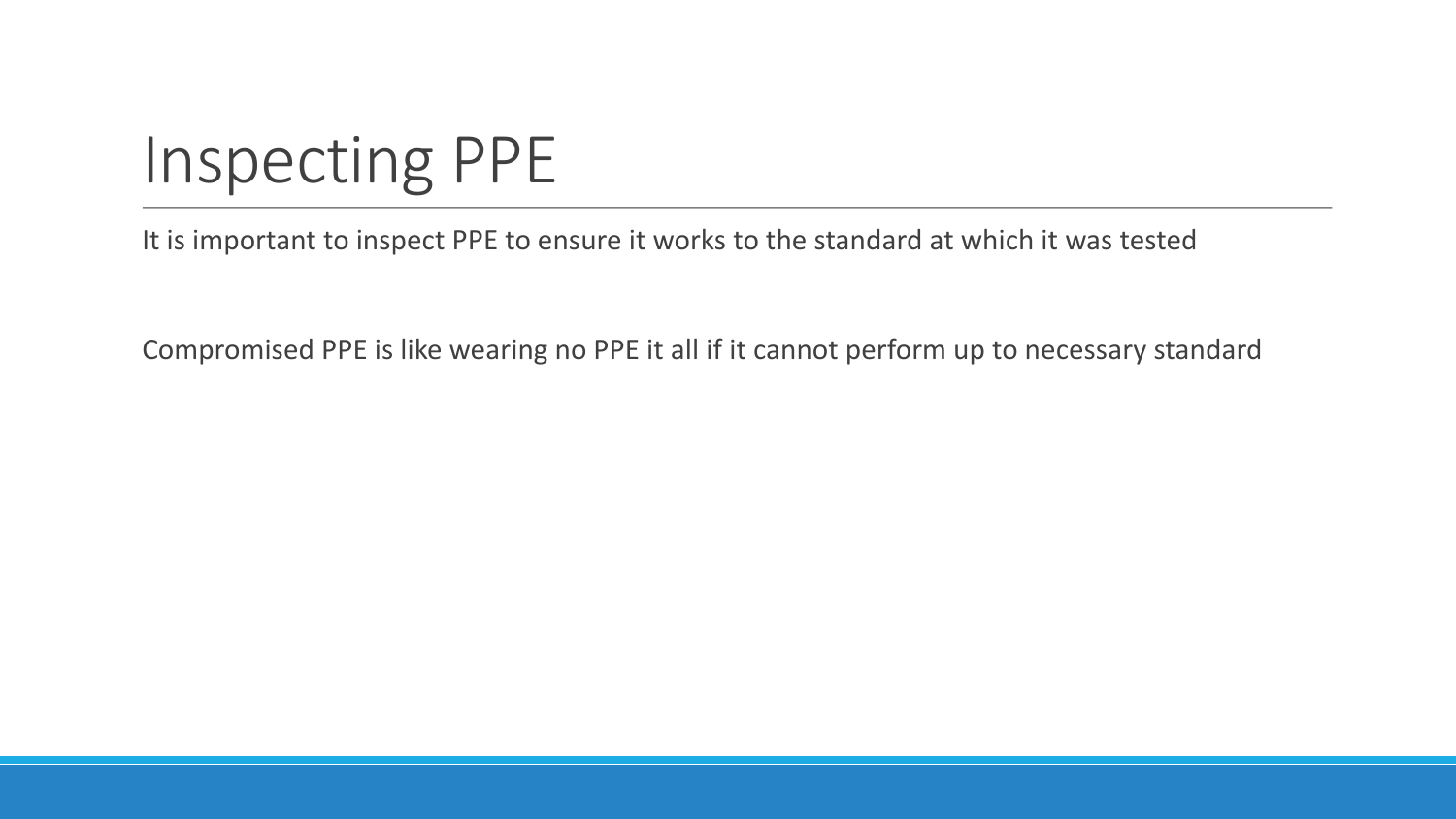### Hazards

Heights- Can cause falls, falling objects

Moving Parts- Can cause rolling, pinching, breaking, lacerations

Temperature- Can cause burns, frostbite, numbness

Electricity- Can cause burns, electrocution, fire

Sharp Objects- Can cause cuts, bleeding, loss of limb

Chemical- Can cause blindness, burns, organ damage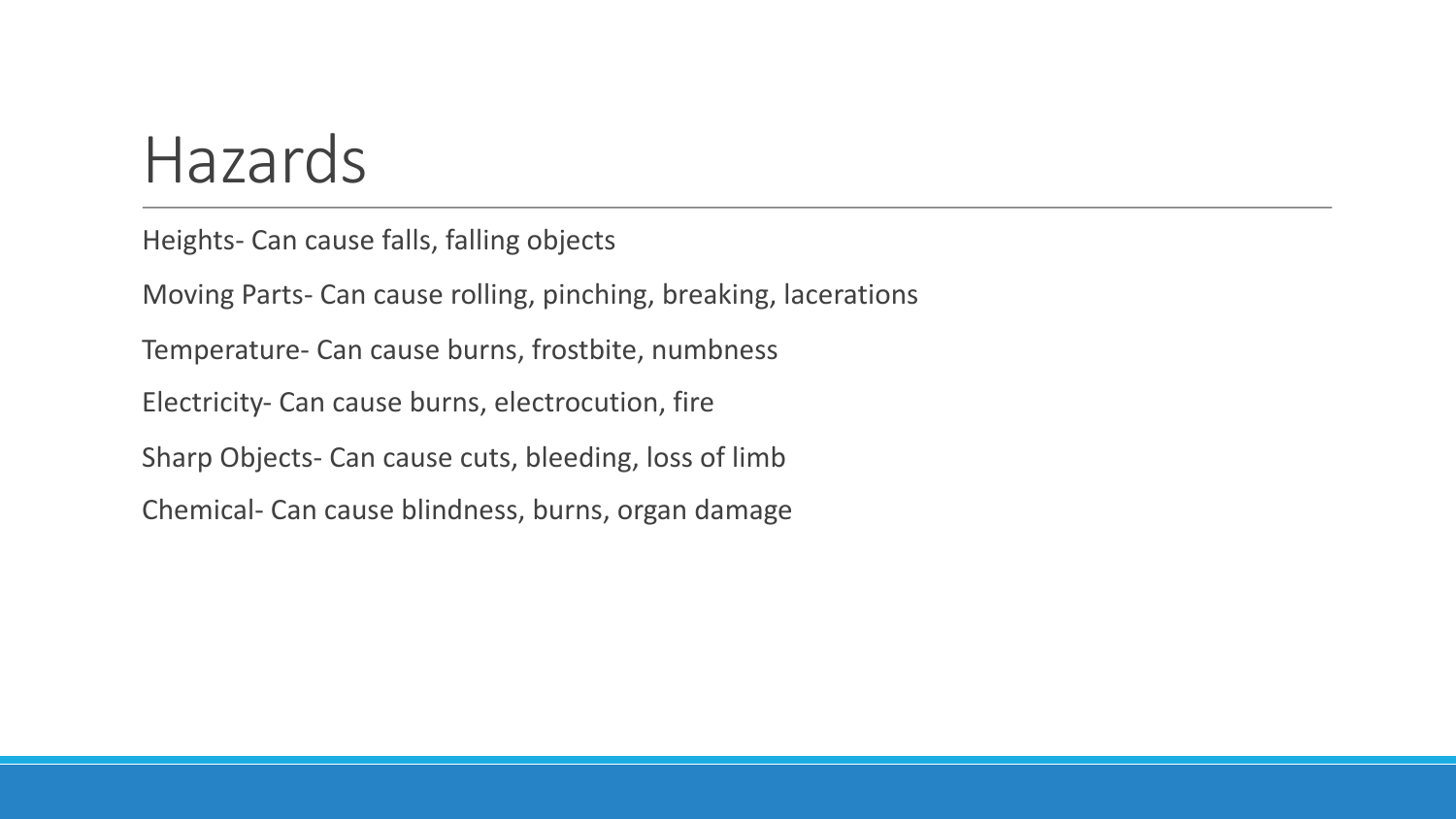### Hazard Assessment

Inspection of a site to see what hazards can be handled with engineering controls

 After engineering controls are in place, it can be seen what PPE needs to be utilized by workers in order to stay safe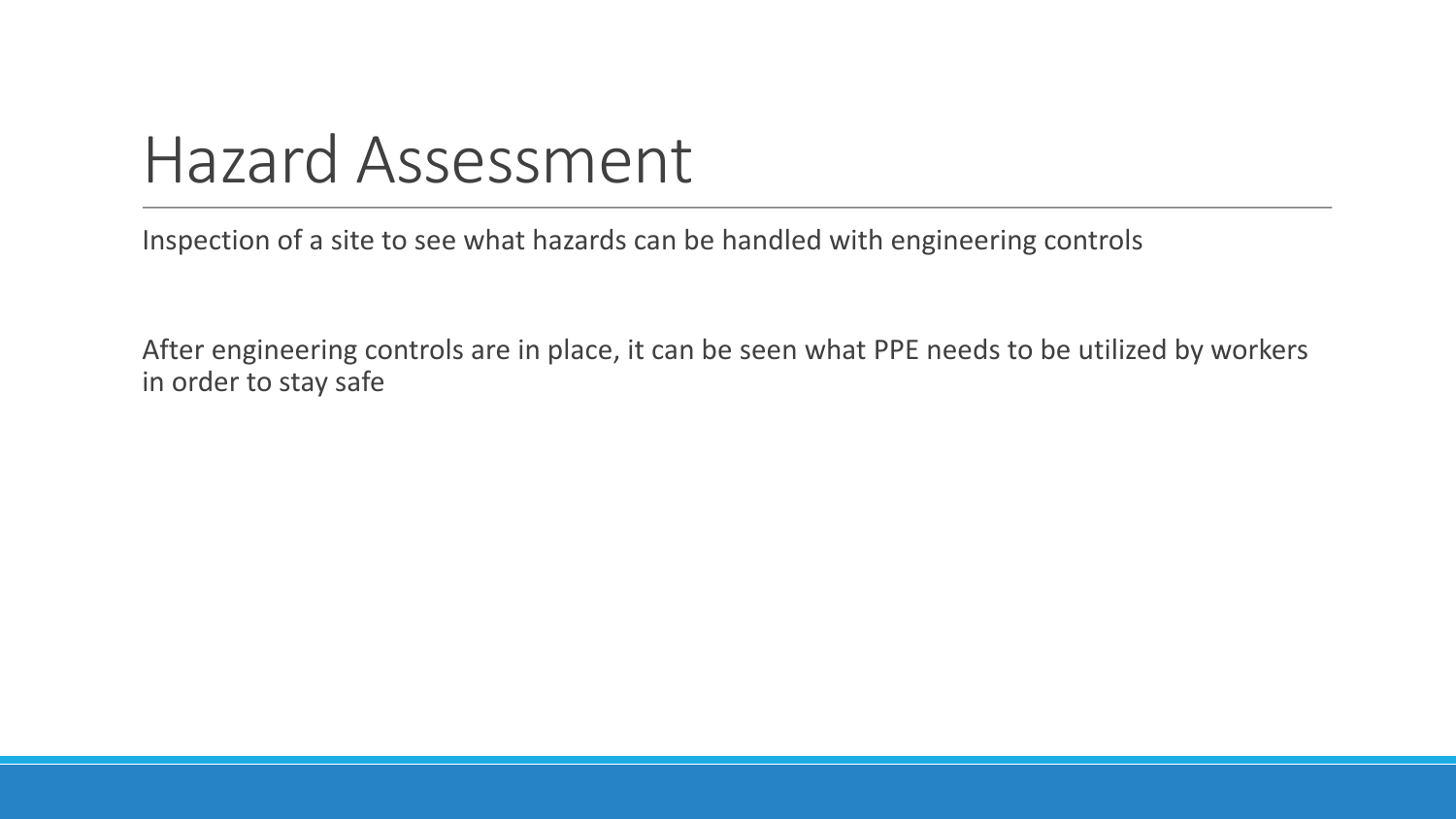# Providing PPE

UNC will provide an necessary PPE for a position

 The University will provide, at no cost to the employee, all personal protective equipment which the employee does not wear off the job site or use off the job. OSHA 1910.132 (h) (1) states that payment is required for any PPE used by an employer to comply with one of the PPE requirements in OSHA's standards. If the PPE is not required, then the employer is not required to pay for it. However, when an employer selects a specific type of PPE to be used at the workplace to comply with a standard, the employer is required to pay for it.

Employees will be trained on the proper use of different PPE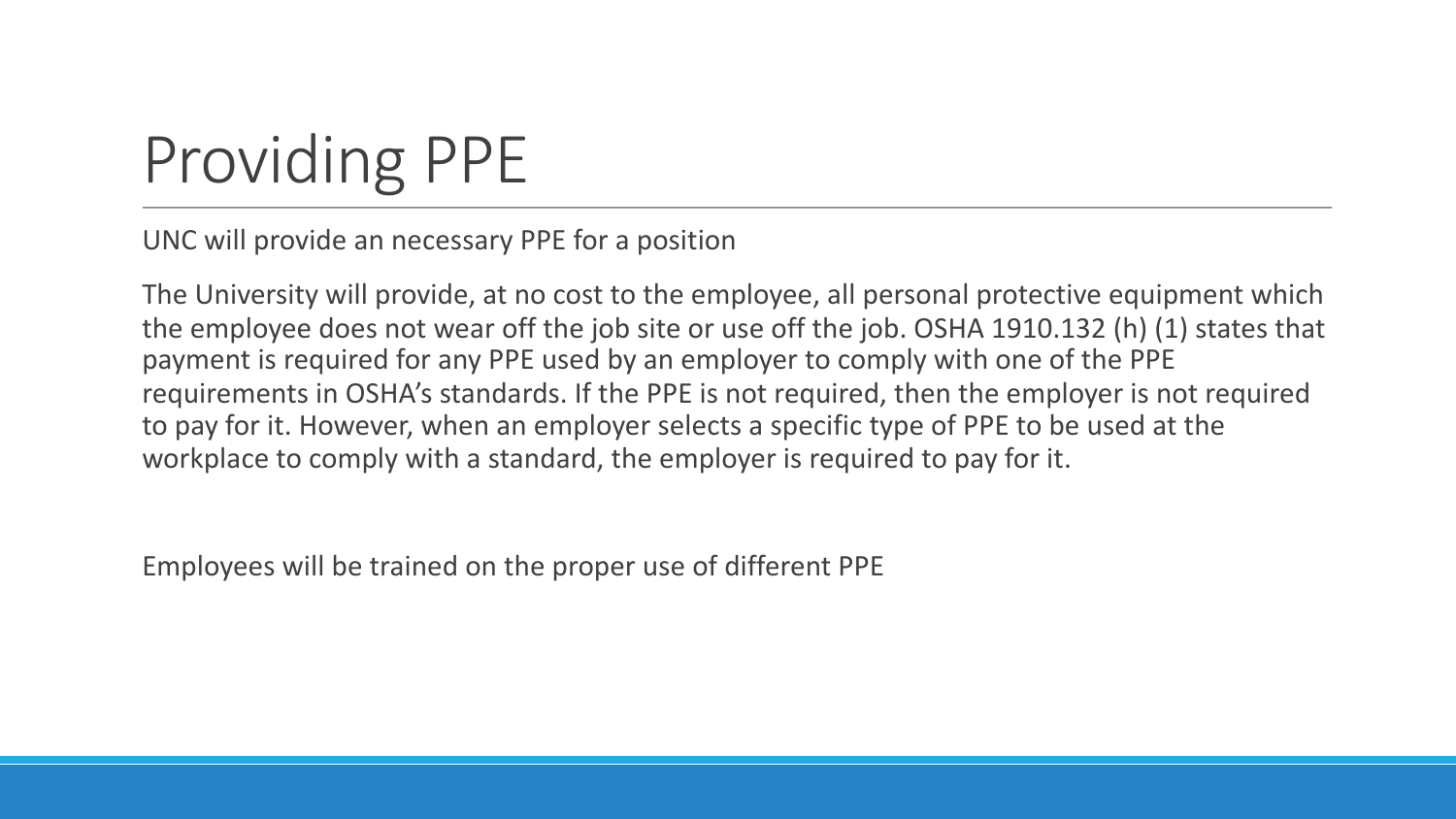### Who is responsible for PPE Training?

shields and barriers.

#### **RESPONSIBILITIES**

**Environment, Health & Safety:** It is the responsibility of EHS to ensure all employees are properly protected from workplace hazards through engineering controls, administrative controls, or personal protective equipment. PPE and other hazard controls will be assessed during annual EHS inspections, incident investigations, Job Safety Analysis development, and complaints from university employees.

Supervisor: It is the supervisor's responsibility to properly train their employees in the personal protective equipment they will need for their job specific duties. It is also the supervisor's responsibility to ensure the employee is provided the proper personal protective equipment and that the employee uses their PPE properly while working. If it is determined by the supervisor or EHS that the employee is not using the PPE appropriately, then the employee must be retrained by the supervisor in the use of the PPE. If an employee is injured on the job because of not wearing the appropriate PPE. then the employee must be retrained by the supervisor in the use of the PPE. Supervisors should inspect all PPE at least once a month to ensure that it is safe to use.

Employees: Employees are responsible for using the appropriately issued personal protective equipment for the job they are doing. Different PPE may be required for different jobs. Employees are responsible for inspecting their PPE before and after each use. If the PPE is used infrequently, then it should be inspected at least once a month as well as before each use. Employees are also required to be properly trained in using PPE initially upon employment.

#### **GENERAL OSHA REQUIREMENTS FOR PPE (OSHA 1910.132)**

The Purchase and Payment of Personal Protective Fauinment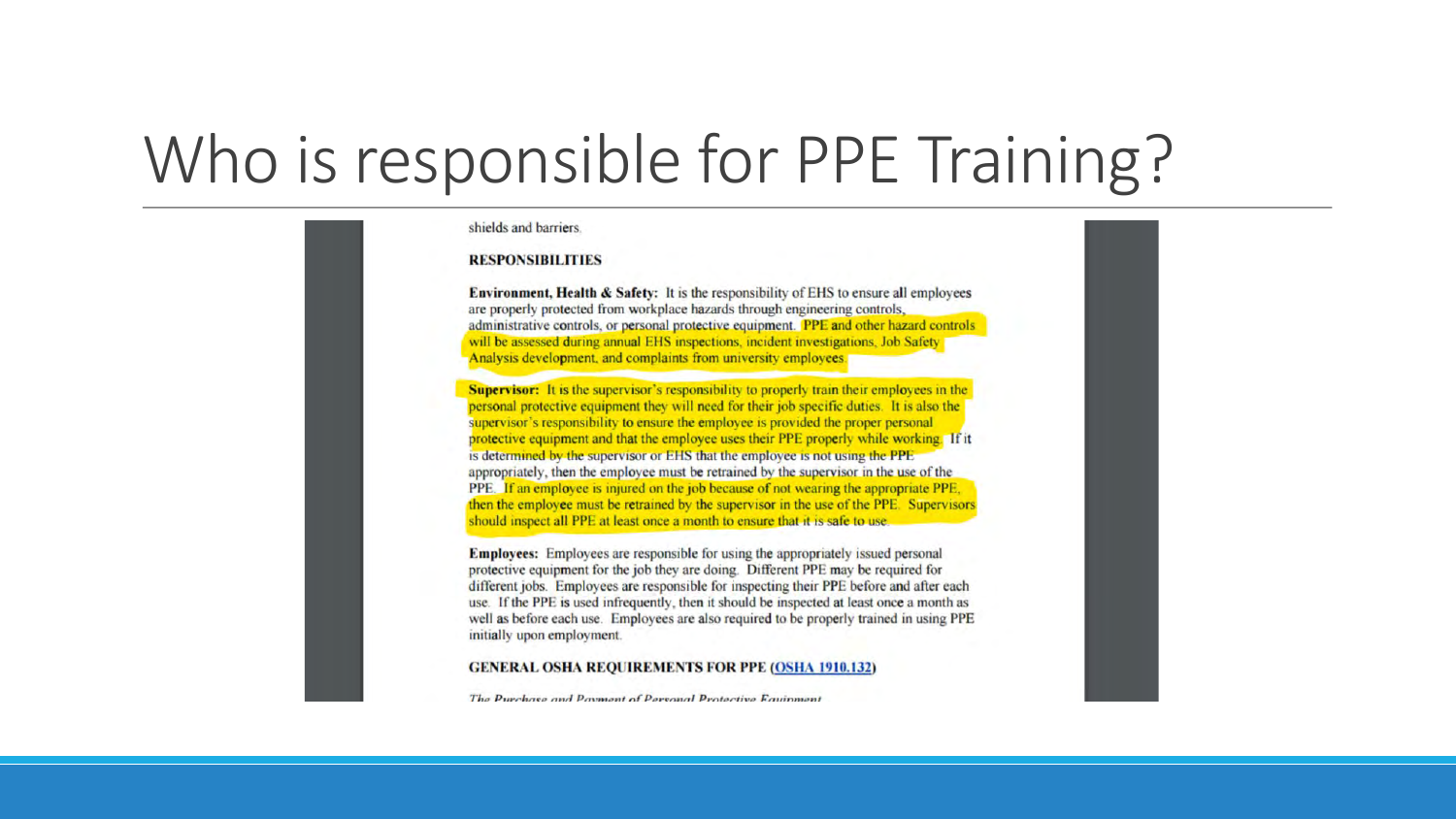# How to Get Credit for PPE Training

Supervisors need to complete their HMP (Hazard Management Plan) online

 Supervisors go over the PPE section of the HMP with employees. Both sign the document once the review is complete

Send EHS original and keep a copy on file for themselves on file

 Frequency of training: Any time there is a change in type of PPE, change in requirement, or an incident

 **SIGN AND DATE THE PPE FORMS TOGETHER WHILE GOING OVER THE REQUIRED PPE! DO NOT PRESIGN THE FORMS AND WAIT FOR EMPLOYEES TO COME SIGN THEM.** Ask Facilities Safety Officer for any clarification.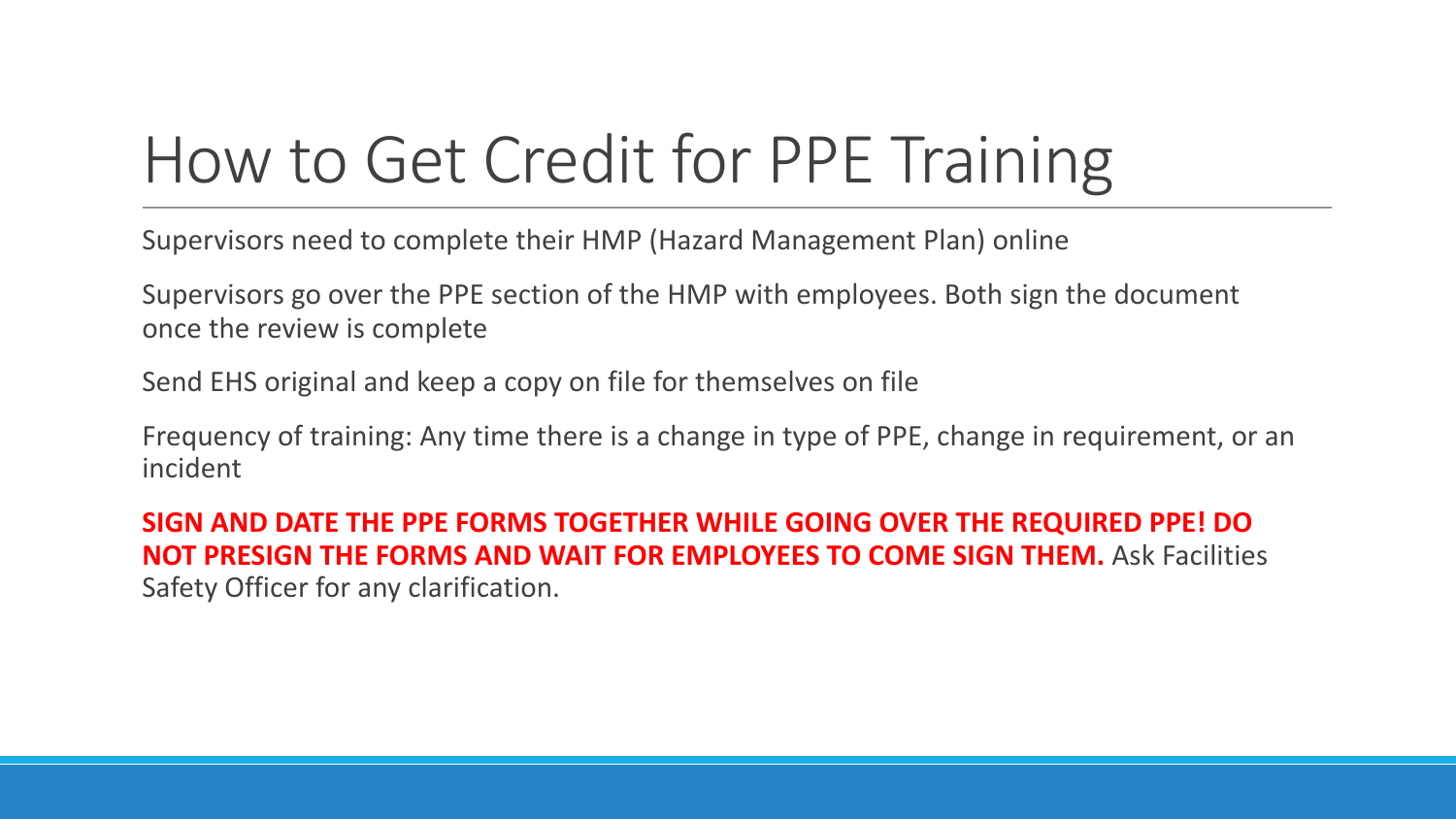

### UNIVERSITY SHRA EMPLOYEE **ANNUAL PERFORMANCE APPRAISAL PROGRAM**

| <b>TEAM-ORIENTED</b> |                                                                                                                                                                                                                                              | <b>ENTER WEIGHT:</b> |  |  |  |
|----------------------|----------------------------------------------------------------------------------------------------------------------------------------------------------------------------------------------------------------------------------------------|----------------------|--|--|--|
| а.                   | <b>Collegiality:</b> Communicates and engages directly, clearly, and tactfully with colleagues.                                                                                                                                              |                      |  |  |  |
|                      | b. <b>Collaboration:</b> Provides feedback and healthy dialogue on performance and operational issues, as requested, willingly<br>adapts to change, and adheres to decided actions.                                                          |                      |  |  |  |
|                      | c. Contribution: Makes decisions with others in mind, and willingly performs additional duties when team members are<br>absent, during times of increased workload, or as otherwise required by management to meet business needs.           |                      |  |  |  |
|                      | d. Attendance: Absences are infrequent and do not place an undue burden on supervisor or colleagues.                                                                                                                                         |                      |  |  |  |
|                      | <b>COMPLIANCE &amp; INTEGRITY</b>                                                                                                                                                                                                            | <b>ENTER WEIGHT:</b> |  |  |  |
|                      | a. Policy: Complies with personnel and equal opportunity policies, including prohibitions on harassment, discrimination,<br>and workplace violence, and all other policies, including appropriate use of university resources.               |                      |  |  |  |
|                      | Safety: Complies with all safety requirements for the position, including successful completion of training and proper<br>use of personal protective equipment.                                                                              |                      |  |  |  |
|                      | c. Ethics: Chooses ethical actions, even under pressure, avoids situations considered inappropriate or that present a<br>conflict of interest, holds self and others accountable for ethical decisions.                                      |                      |  |  |  |
|                      | d. Respect: Appreciates individual and cultural differences and treats all people with dignity and respect.                                                                                                                                  |                      |  |  |  |
|                      | <b>SUPERVISION</b> (for supervisors only)                                                                                                                                                                                                    | <b>ENTER WEIGHT:</b> |  |  |  |
| а.                   | Oversight: Provides adequate stewardship of assigned resources, including budget, space, equipment, and staffing.                                                                                                                            |                      |  |  |  |
| b.                   | Goal-Setting: Provides clear objectives that foster work unit development and align with University values and goals.                                                                                                                        |                      |  |  |  |
| c.                   | Managing Talent: Provides candid, timely, and constructive feedback on performance and behavior, hires individuals<br>with the qualities and skillsets for success, and contributes to meeting University's EO and affirmative action goals. |                      |  |  |  |
|                      | d. Leading: Serves as role model and engenders trust, commitment, and civility.                                                                                                                                                              |                      |  |  |  |